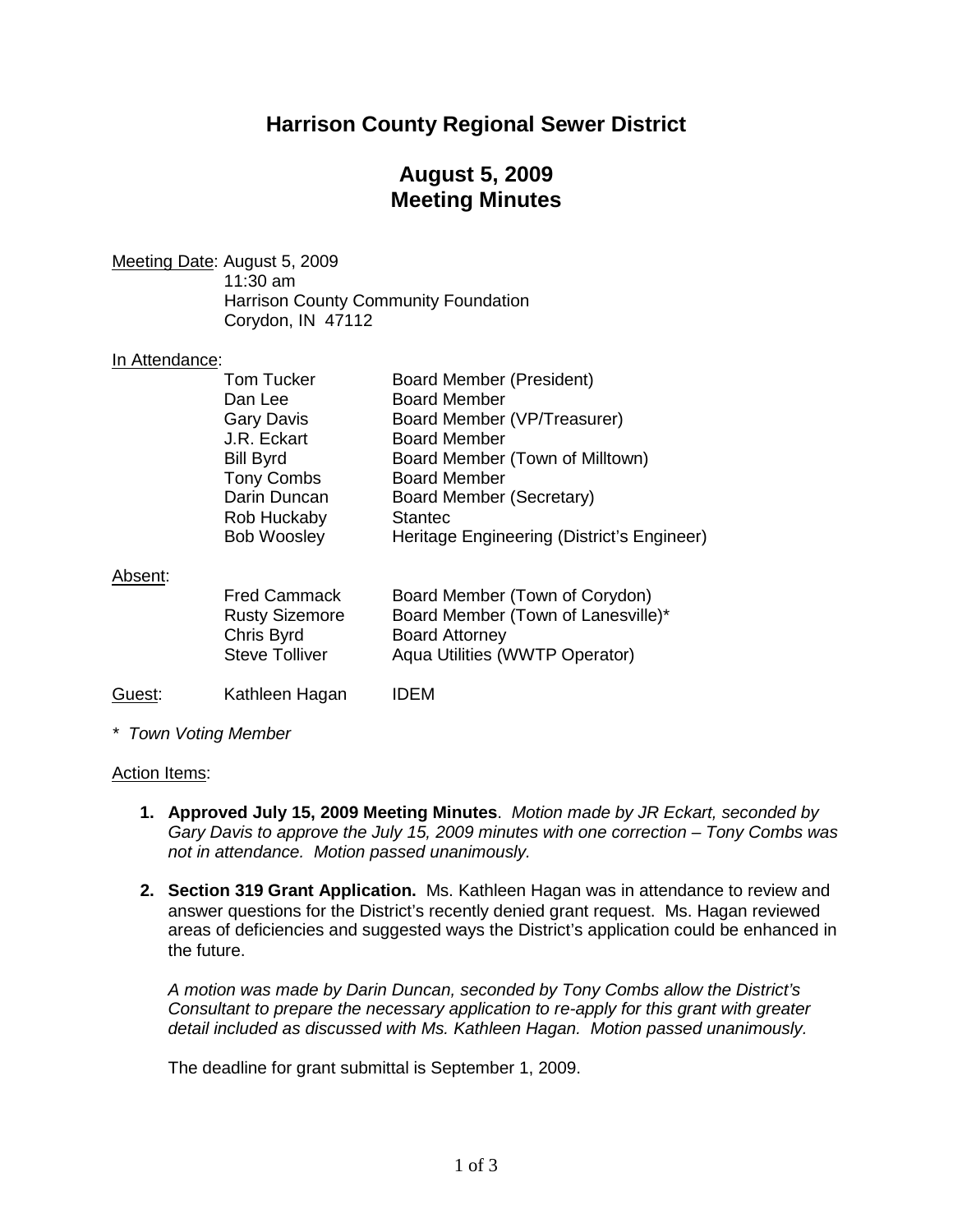### *3.* **HCCF Grant Applications:**

**New Salisbury Sanitary Sewer Project.** The District's previous request of \$500,000 (made during the spring application period) will be withdrawn. The District has a new request before the HCCF in the amount of \$65,000 to cover preliminary engineering and easement plat expenses. This request shall remain active and will not be withdrawn. *A motion was made by Tony Combs, seconded by Dan Lee to rescend the \$500,000 HCCF grant request. Motion passed unanimously.*

Bob Woosley will draft a letter for Tom Tucker's signature to submit to the HCCF stating the District's intentions to withdraw the \$500,000 request.

- **4. New Salisbury Funding Request (Commissioner's Funding Request August 3rd):** Presentation made to the Commissioner's on August 3<sup>rd</sup>. District's request was for \$1.2M. Commissioner's supported funding the project in the amount of \$670,000 with the understanding that this amount would be the District's matching funds towards 50% EDA Grant funding. If the District is not successful in securing the EDA Grant then these funds would not be awarded and the District would need to make a new request for funding to the County. The District will now make a request before the Council on August  $10<sup>th</sup>$  to request the \$670,000 funding request passed to them from the Commissioners be approved.
- *5.* **Berkshire WWTP Generator:** The District's request was approved by the Commissioner's on July 6<sup>th</sup> and the Council on July 27<sup>th</sup>. *Motion made by Darin Duncan, second by Gary Davis to allow for the purchase agreement with Aqua Utility Services, LLC in the amount of \$20,450 to be signed. Motion passed unanimously.*

A copy of this agreement is made part of these minutes as Attachment "A". As clarification, Steve Tolliver has confirmed that the unit shall remain on site at all times. The unit will only be removed from the site at the request of the District or for maintenance of the unit (if it cannot be performed on site).

### **6. Invoices:**

Motion made by JR Eckart, seconded by Darin Duncan to approve the following:

- **i.** Harrison REMC invoice in the amount of \$731.92.
- **ii.** Aqua Utilities invoice in the amount of \$2,281.40.<br>**iii.** Bennett and Bennett Insurance invoice in the amo
- **iii.** Bennett and Bennett Insurance invoice in the amount of \$1,710.<br>**iv.** The Town of Corvdon invoice in the amount of \$346.39.
- **iv.** The Town of Corydon invoice in the amount of \$346.39.
- **v.** Deposit in the amount of \$6,980.08 from Ramsey Water for the Hospital Medical Campus.

Motion passed unanimously.